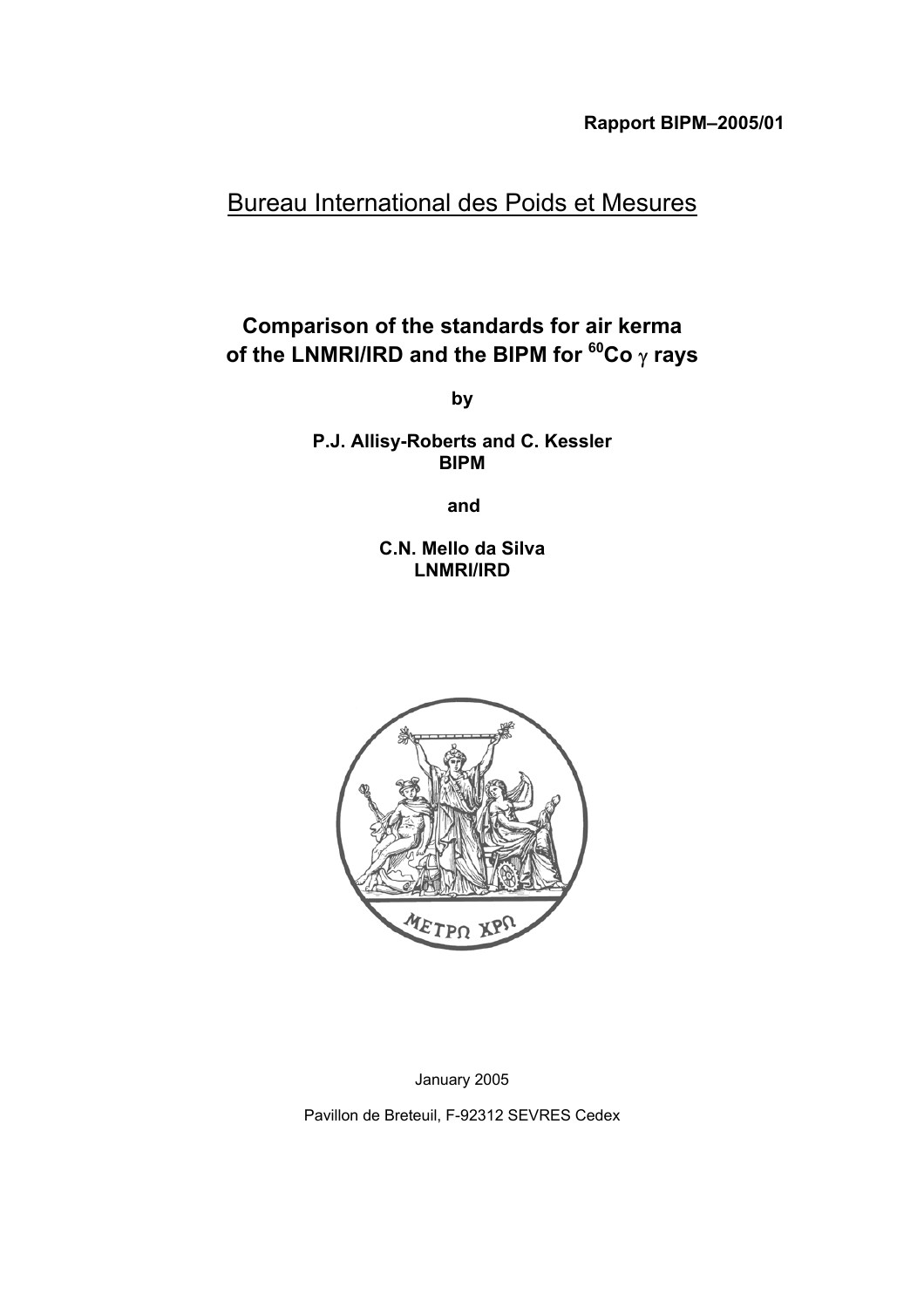# **Comparison of the standards for air kerma of the LNMRI/IRD and the BIPM for 60Co** γ**-rays**

by P.J. Allisy-Roberts and C. Kessler Bureau International des Poids et Mesures, F-92312 Sèvres Cedex, France

Cosme N. Mello da Silva Laboratório Nacional de Metrologia das Radiações Ionizantes/ Instituto de Radioproteção e Dosimetria, Rio de Janeiro, Brazil

#### **Abstract**

A third comparison of the standards for air kerma of Laboratório Nacional de Metrologia das Radiações Ionizantes/Instituto de Radioproteção e Dosimetria (LNMRI/IRD), Rio de Janeiro, Brazil and of the Bureau International des Poids et Mesures (BIPM) has been carried out in  ${}^{60}$ Co radiation. The comparison result is 1.0007 and demonstrates that the LNMRI/IRD and BIPM standards agree closely, as was the case for the previous comparisons in 1986 and 1996.

### **1. Introduction**

A comparison of the standards for air kerma of the Laboratório Nacional de Metrologia das Radiações Ionizantes/Instituto de Radioproteção e Dosimetria, Rio de Janeiro, Brazil, and of the Bureau International des Poids et Mesures, has been carried out in  ${}^{60}Co$  radiation. The LNMRI/IRD standard for air kerma is a graphite cylindrical cavity ionization chamber, constructed at the Österreichisches Forschungszentrum (ÖFS), Austria (type CC01, serial number 110), details of which are given in section 2 of this report. The BIPM standard is described in [1]. The standards of the LNMRI/IRD and the BIPM were last compared in 1995 [2] and the present comparison took place at the BIPM in January 2003.

#### **2. The LNMRI/IRD standard**

The main characteristics of the LNMRI/IRD primary standard are listed in Table 1. The volume was determined by the ÖFS with an uncertainty of 0.1 %.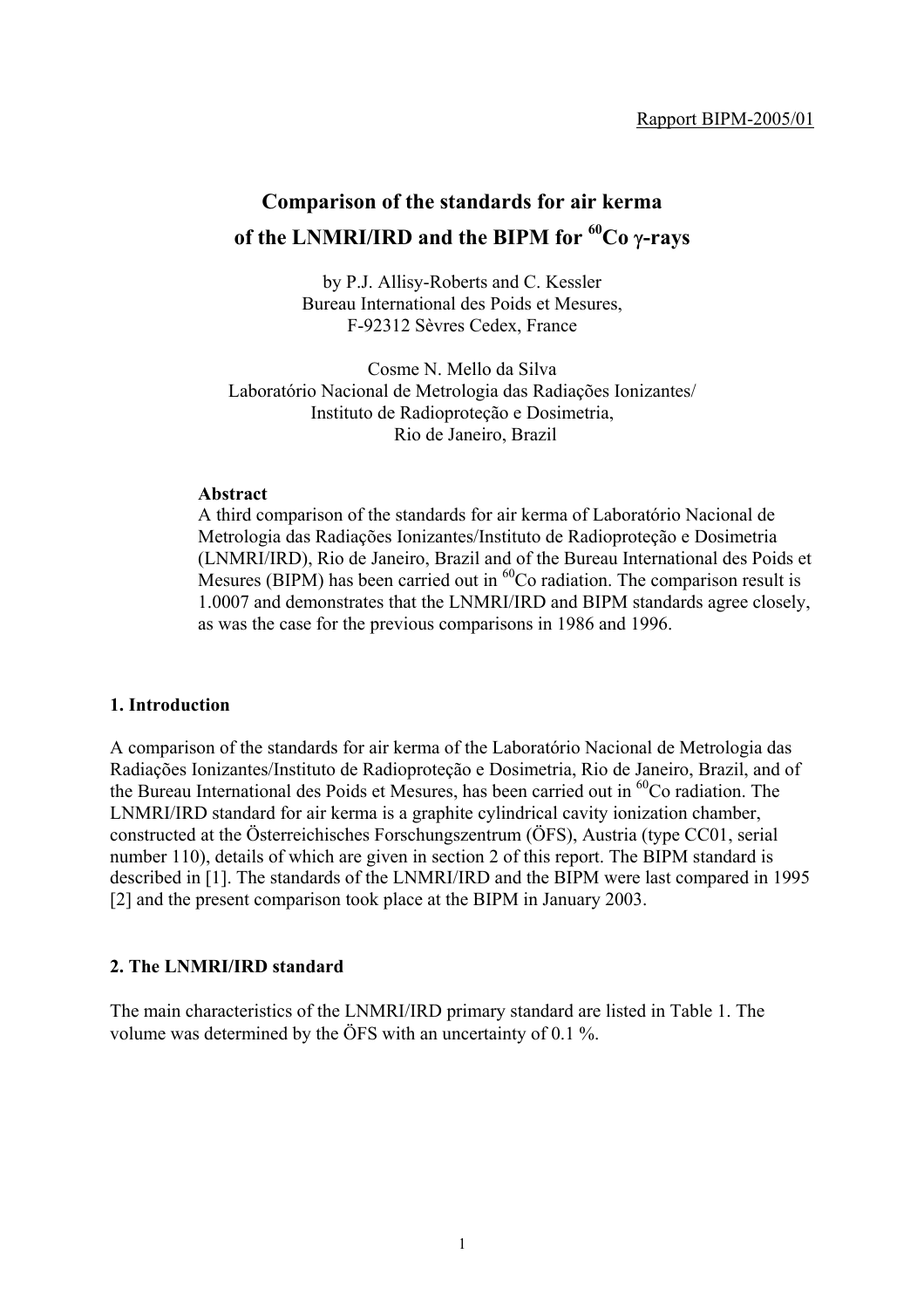| LNMRI/IRD standard                   |                             | CCO1-110                              |
|--------------------------------------|-----------------------------|---------------------------------------|
|                                      |                             | Nominal values                        |
| Chamber                              | Outer height / mm           | 19                                    |
|                                      | Outer diameter / mm         | 19                                    |
|                                      | Inner height / mm           | 11                                    |
|                                      | Inner diameter / mm         | 11                                    |
|                                      | Wall thickness / mm         | 4                                     |
| Electrode                            | Diameter $/mm$              | $\overline{2}$                        |
|                                      | Height / mm                 | 10                                    |
| Volume                               | Air cavity / $cm3$          | 1.0176                                |
| Wall                                 | Materials                   | ultrapure graphite EK51<br>Ringsdorff |
|                                      | Density / $g \cdot cm^{-3}$ | 1.71                                  |
|                                      | Impurity                    | $\leq$ 1.5 x 10 <sup>-4</sup>         |
| Insulator                            |                             | polyethylene                          |
| Applied voltage (both<br>polarities) | Voltage / V                 | 250                                   |

### **Table 1. Characteristics of the LNMRI/IRD standard for the measurement of air kerma.**

### **3. Conditions of measurement**

The air kerma is determined at the BIPM under the following conditions [3]:

- the distance from source to reference plane is 1 m,
- the field size in air at the reference plane is 10 cm  $\times$  10 cm, the photon fluence rate at the centre of each side of the square being 50 % of the photon fluence rate at the centre of the square.

### **4. Determination of the air kerma rate**

The air kerma rate is determined using the relation

$$
\dot{K} = \frac{I}{m} \frac{W}{e} \frac{1}{1 - \overline{g}} \left( \frac{\mu_{\scriptscriptstyle en}}{\rho} \right)_{a,c} \overline{s}_{\scriptscriptstyle c,a} \prod k_{\scriptscriptstyle i} \tag{1}
$$

where

- *I/m* is the ionization current per unit mass of air measured by the standard,
- *W* is the average energy spent by an electron of charge *e* to produce an ion pair in dry air,
- $\overline{g}$  is the fraction of electron energy lost to bremsstrahlung,
- $(\mu_{en}/\rho)_{a,c}$  is the ratio of the mean mass-energy absorption coefficients of air and graphite,
- $\bar{s}_{\text{ca}}$  is the ratio of the mean stopping powers of graphite and air,
- $\prod k_i$  is the product of the correction factors to be applied to the standard.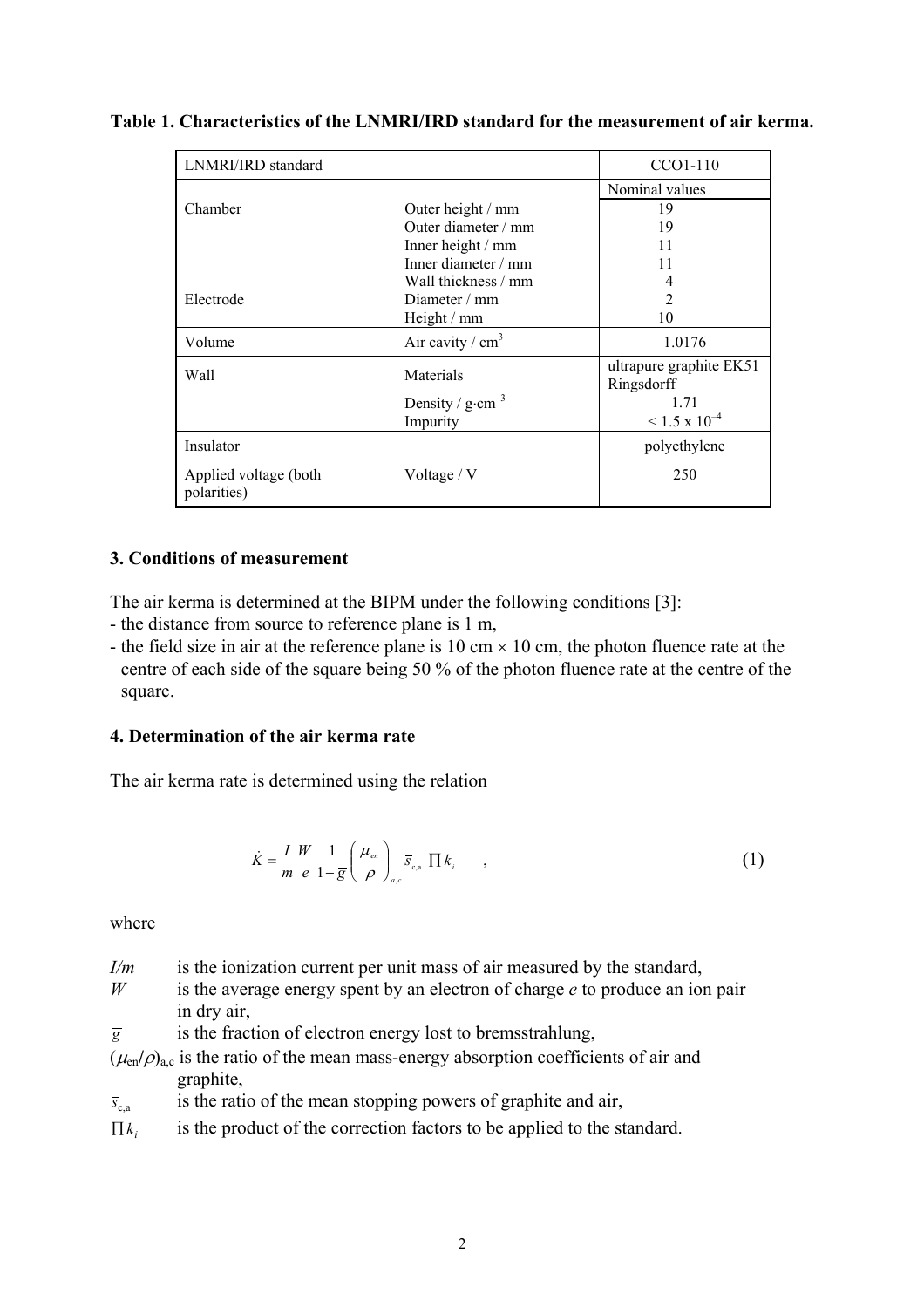#### **5. Experimental results**

Data concerning the various factors entering in the determination of air kerma in the  ${}^{60}Co$ beam using the two standards are shown in Table 2. They include the physical constants [4], the correction factors entering in (1), the volume of each chamber cavity and the associated uncertainties. For the BIPM standard, these data are taken from [3]. Also shown in Table 2 are the relative uncertainties in the ratio  $R_K = \dot{K}_{LNMRURD}/\dot{K}_{BIPM}$ 

## **Table 2. Physical constants and correction factors entering in the determination of air kerma rate and their estimated relative standard uncertainties in the BIPM 60Co beam.**

|                                                 |                                                     | <b>BIPM</b><br>values | $100 \times$ relative<br>uncertainty <sup>(a)</sup> |                | LNMRI/<br><b>IRD</b><br>values | $100 \times$ relative<br>uncertainty <sup>(a)</sup> |                          | $100 \times$ relative <sup>(a)</sup><br>uncertainty of $R_{i}$ |                              |
|-------------------------------------------------|-----------------------------------------------------|-----------------------|-----------------------------------------------------|----------------|--------------------------------|-----------------------------------------------------|--------------------------|----------------------------------------------------------------|------------------------------|
|                                                 |                                                     |                       | $100 S_i$                                           | 100 $u_i$      |                                | $100 S_i$                                           | $100 u_i$                | $100 S_i$                                                      | 100 $u_i$                    |
|                                                 | <b>Physical constants</b>                           |                       |                                                     |                |                                |                                                     |                          |                                                                |                              |
|                                                 | dry air density / $\text{kg}\cdot\text{m}^{-3}$ (b) | 1.2930                | $\blacksquare$                                      | 0.01           | 1.2930                         | $\qquad \qquad \blacksquare$                        | 0.01                     |                                                                |                              |
|                                                 |                                                     | 0.9985                |                                                     | 0.05           | 0.9985                         |                                                     | 0.05                     |                                                                |                              |
| $(\mu_{en}/\rho)_{a,c}$<br>$\overline{s}_{c,a}$ |                                                     | 1.0010                |                                                     |                | 1.0011                         |                                                     | 0.30                     |                                                                | 0.01                         |
|                                                 | $W/e$ / $(J \cdot C^{-1})$                          | 33.97                 |                                                     | 0.11           | 33.97                          | $\overline{\phantom{a}}$                            | 0.15                     |                                                                | $\qquad \qquad \blacksquare$ |
|                                                 | $\overline{g}$ fraction of energy lost to           | 0.0032                |                                                     | 0.02           | 0.0032                         |                                                     | 0.02                     |                                                                |                              |
|                                                 | bremsstrahlung                                      |                       |                                                     |                |                                |                                                     |                          |                                                                |                              |
|                                                 | <b>Correction factors</b>                           |                       |                                                     |                |                                |                                                     |                          |                                                                |                              |
| $k_{\rm s}$                                     | recombination losses                                | 1.0015                | 0.01                                                | 0.01           | 1.0022                         | 0.01                                                | 0.01                     | 0.01                                                           | 0.01                         |
| $k_{\rm h}$                                     | humidity                                            | 0.9970                |                                                     | 0.03           | 0.9970                         |                                                     | 0.03                     |                                                                |                              |
| $k_{\rm st}$                                    | stem scattering                                     | 1.0000                | 0.01                                                | $\blacksquare$ | 1.0000                         | $\qquad \qquad \blacksquare$                        | 0.01                     | 0.01                                                           | 0.01                         |
| $k_{\rm at}$                                    | wall attenuation                                    | 1.0398                | 0.01                                                | 0.04           | 1.0155                         | 0.01                                                | $0.08^{(c)}$             | 0.02                                                           | 0.11                         |
| $k_{\rm sc}$                                    | wall scattering                                     | 0.9720                | 0.01                                                | 0.07           |                                |                                                     |                          |                                                                |                              |
| $k_{\rm CEP}$                                   | mean origin of electrons                            | 0.9922                | $\overline{a}$                                      | 0.01           | 0.997                          | $\overline{\phantom{a}}$                            | 0.10                     | $\overline{a}$                                                 | 0.10                         |
| $k_{\rm an}$                                    | axial non-uniformity                                | 0.9964                | $\qquad \qquad \blacksquare$                        | 0.07           | 1.000                          | $\overline{a}$                                      | 0.07                     |                                                                | 0.10                         |
| $k_{\rm m}$                                     | radial non-uniformity                               | 1.0016                | 0.01                                                | 0.02           | 1.0002                         | $\qquad \qquad \blacksquare$                        | 0.02                     | 0.01                                                           | 0.03                         |
| V                                               | volume $/cm3$                                       | 6.8028                | 0.01                                                | 0.03           | 1.0176                         |                                                     | 0.10                     | 0.01                                                           | 0.10                         |
| $\overline{I}$                                  | ionization current / pA (b)                         |                       | 0.01                                                | 0.02           | 80.122                         | 0.01                                                | 0.05                     | 0.01                                                           | 0.05                         |
|                                                 | $I_{+}/I_{-}$ polarity correction<br>factor         |                       |                                                     |                |                                | 0.02                                                | $\overline{\phantom{0}}$ | 0.02                                                           |                              |
|                                                 | Uncertainty                                         |                       |                                                     |                |                                |                                                     |                          |                                                                |                              |
|                                                 | quadratic summation                                 |                       | 0.03                                                | 0.17           |                                | 0.03                                                | 0.39                     | 0.04                                                           | 0.22                         |
|                                                 | combined uncertainty                                |                       | 0.17                                                |                |                                |                                                     | 0.39                     | 0.22                                                           |                              |

(a) Expressed as one standard uncertainty.

 $s_i$  represents the relative standard Type A uncertainty, estimated by statistical methods;

 $u_i$  represents the relative standard Type B uncertainty, estimated by other means.

(b) At 101.325 kPa and 273.15 K.

(c) Values obtained by De Almeida *et al* [5].

The correction for scattering from the stem was measured during the previous comparison in 1995 [2]. The effect of attenuation and scatter in the graphite wall of the LNMRI/IRD standard has been determined experimentally in 1986 by adding graphite caps to the chamber wall and extrapolating to zero thickness [6]. The correction for the centre for electron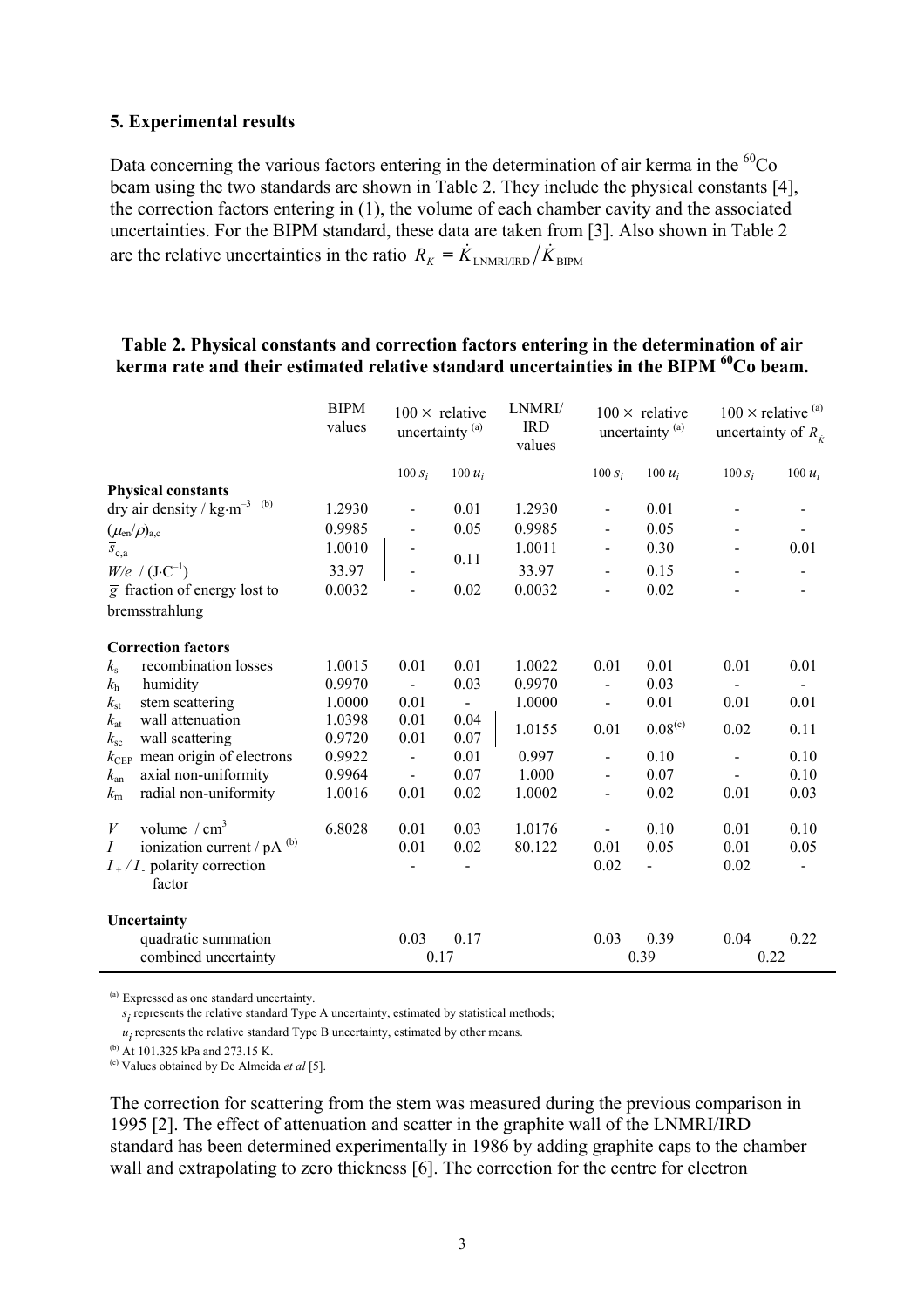production was derived in 1995 assuming that the mean centre is at 0.78 mm from the inner cavity wall of CC01 type chambers [7].

The correction factor for losses due to ion recombination was determined at the BIPM during the present comparison using the method of Niatel as described in [8]. The ratio of the ionization currents with applied voltages of 250 V and 80 V (using both polarities) was measured for four different air kerma rates in the <sup>60</sup>Co  $\gamma$ -ray beam. A correction factor  $k_s$  of 1.0022 (0.0001) for ion recombination at 250 V and 80 pA was applied to the LNMRI/IRD standard in the BIPM beam. Figure 1 shows the experimental results where, applying the method of Niatel,

$$
I_{V}/I_{V/n} = 1 + (n-1) A/V + (n^{2} - 1)m^{2} (g/V^{2}) I_{V}
$$
 (2)

and  $n = 250/80 = 3.125$ .

The correction factor for the radial non-uniformity of the BIPM beam over the section of the LNMRI/IRD standard has been estimated from [9]; its numerical value is 1.0002 (0.0001)



#### **6. Results of the comparison**

The value of the air kerma rate obtained by the LNMRI/IRD standard in the BIPM beam using the data in Table 2 refers by convention to an evacuated path length between the source and the standard. The value used for the linear attenuation coefficient of air was  $7.8 \times 10^{-3}$  m<sup>-1</sup> <sup>1</sup>. The result is given at the reference date of 2003-01-01, 0 h UTC where the half-life of  ${}^{60}Co$ is taken as 1925.5 d. (*u* = 0.5 days) [10].

The  $\dot{K}_{\text{BIPM}}$  value is derived from a linear fit to all the decay-corrected air kerma rate determinations between 1991 and 2002.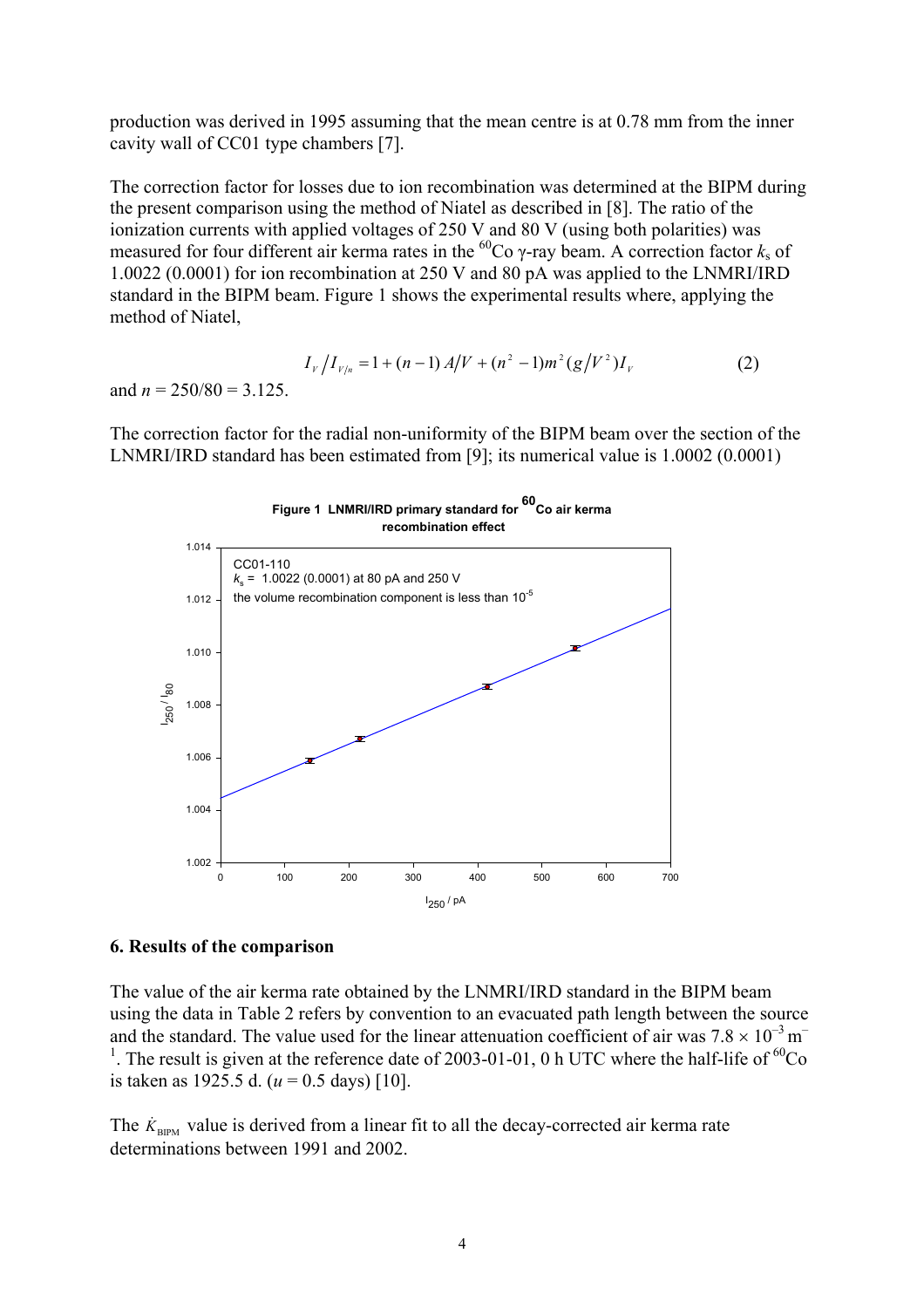The result of the comparison  $R_{\hat{K}} = \dot{K}_{\text{LNNRI/IRD}} / \dot{K}_{\text{BIPM}}$  is given in Table 3. Some of the uncertainties in  $\ddot{K}$  which appear in both the BIPM and LNMRI/IRD determinations (such as air density,  $W/e$ ,  $\mu_{en}/\rho$ ,  $\bar{g}$ ,  $\bar{s}_{c,a}$  and  $k_h$ ) cancel when evaluating the uncertainty of  $R_k$  (see Table 2)*.* The ratio of the air kerma rates determined by the LNMRI/IRD and the BIPM standards is 1.0007 with a combined standard uncertainty  $u_c$  of 0.0022. The present result for  $R_k$  agrees with the value obtained previously, well within the statistical uncertainties (see Table 4).

## **Table 3. Results of the LNMRI/IRD-BIPM comparison of primary standards for air kerma**

| "LNMRI<br>/ $mGy·s^{-1}$ | $\mathbf{H}$ BIPM<br>$mGy \cdot s^{-1}$ | $R_{\dot{K}} = K_{\text{LNMRI}} / K_{\text{BIPM}}$ | $u_{\rm c}$ |
|--------------------------|-----------------------------------------|----------------------------------------------------|-------------|
| 2.0990                   | 2.0975                                  | -0007                                              |             |

|  |  | Table 4. Previous comparison results with the LNMRI/IRD CC01-110 chamber |  |
|--|--|--------------------------------------------------------------------------|--|
|  |  |                                                                          |  |

| Year of<br>comparison | $\Lambda$ LNMRI/IRD<br>/ mGy·s <sup>-1</sup> | $\frac{\dot{K}_\mathrm{BIPM}}{\text{mGy·s}^{-1}}$ | $R_{\dot{K}} = K_{\text{LNMRI/IRD}} / K_{\text{BIPM}}$ | $u_{c}$ |
|-----------------------|----------------------------------------------|---------------------------------------------------|--------------------------------------------------------|---------|
| 1986                  | 0.1209                                       | 0.1208                                            | 1.0006                                                 | 0.0026  |
| 1995                  | 6.0102                                       | 6.0077                                            | 1.0004                                                 | 0.0023  |
| 2003                  | 2.0990                                       | 2.0975                                            | 1.0007                                                 | 0.0022  |

# **7. Discussion**

The comparison result for the LNMRI/IRD uses an experimental determination for the wall effect. It is known that this is not a reliable method to determine this correction for a chamber of cylindrical shape such as the LNMRI/IRD standard. Consequently, in accordance with the recommendation of the CCRI [11] in 2003, the LNMRI/IRD is currently using Monte Carlo methods to produce a new factor. When this evaluation is published, it will be taken into account to modify the comparison value.

The BIPM is also in the process of determining wall corrections using Monte Carlo methods [12] and will publish the new values in a summary report that includes all present comparison values. This will occur once the CCRI has approved the results.